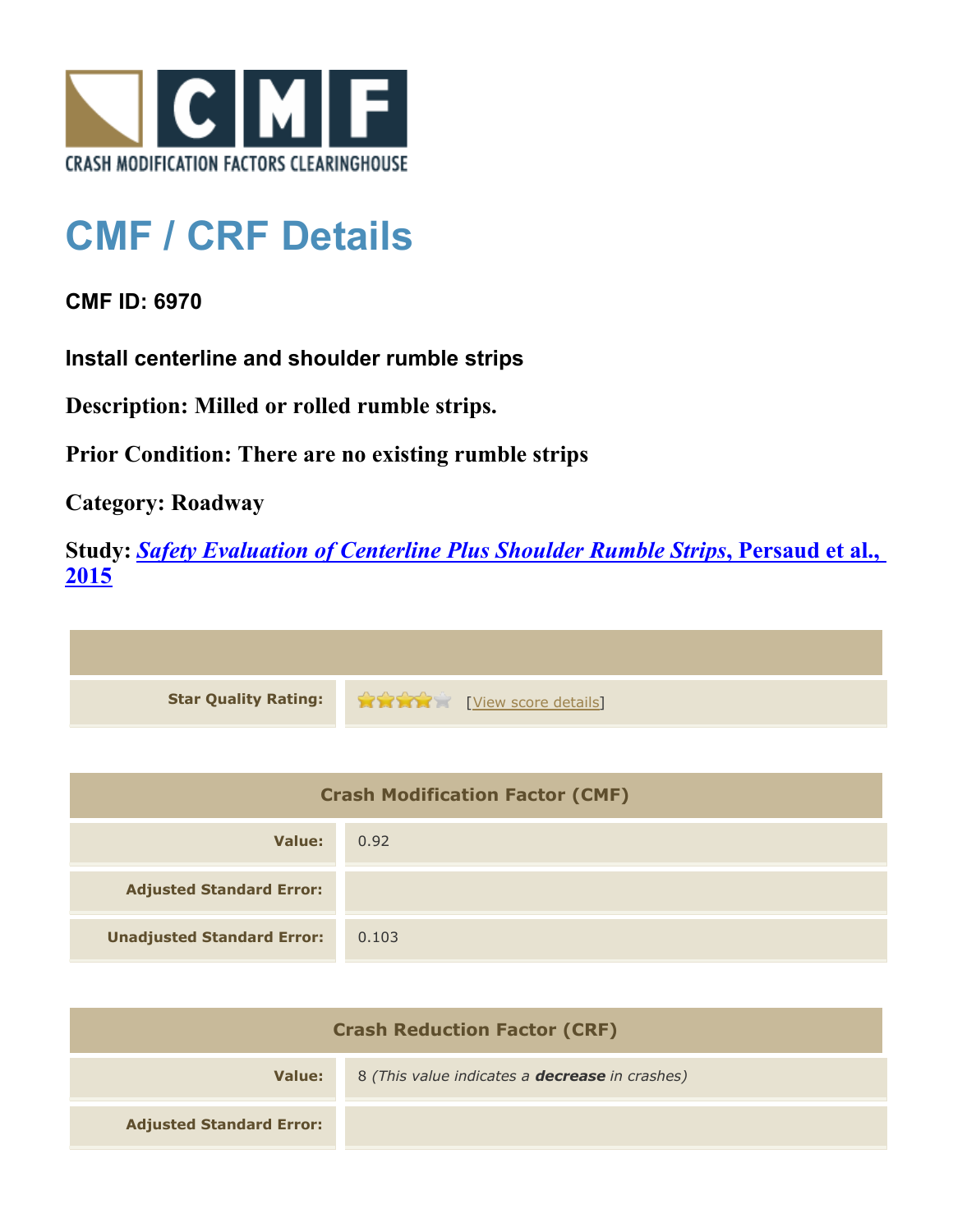| <b>Applicability</b>       |                                                  |
|----------------------------|--------------------------------------------------|
| <b>Crash Type:</b>         | Run off road                                     |
| <b>Crash Severity:</b>     | All                                              |
| <b>Roadway Types:</b>      | Not specified                                    |
| <b>Number of Lanes:</b>    | $\overline{2}$                                   |
| <b>Road Division Type:</b> | Undivided                                        |
| <b>Speed Limit:</b>        |                                                  |
| <b>Area Type:</b>          | Rural                                            |
| <b>Traffic Volume:</b>     | 782 to 25796 Annual Average Daily Traffic (AADT) |
| <b>Time of Day:</b>        | All                                              |

## *If countermeasure is intersection-based*

| <b>Intersection Type:</b>         |  |
|-----------------------------------|--|
| <b>Intersection Geometry:</b>     |  |
| <b>Traffic Control:</b>           |  |
| <b>Major Road Traffic Volume:</b> |  |
| <b>Minor Road Traffic Volume:</b> |  |

| <b>Development Details</b>      |           |
|---------------------------------|-----------|
| <b>Date Range of Data Used:</b> |           |
| <b>Municipality:</b>            |           |
| State:                          | <b>PA</b> |